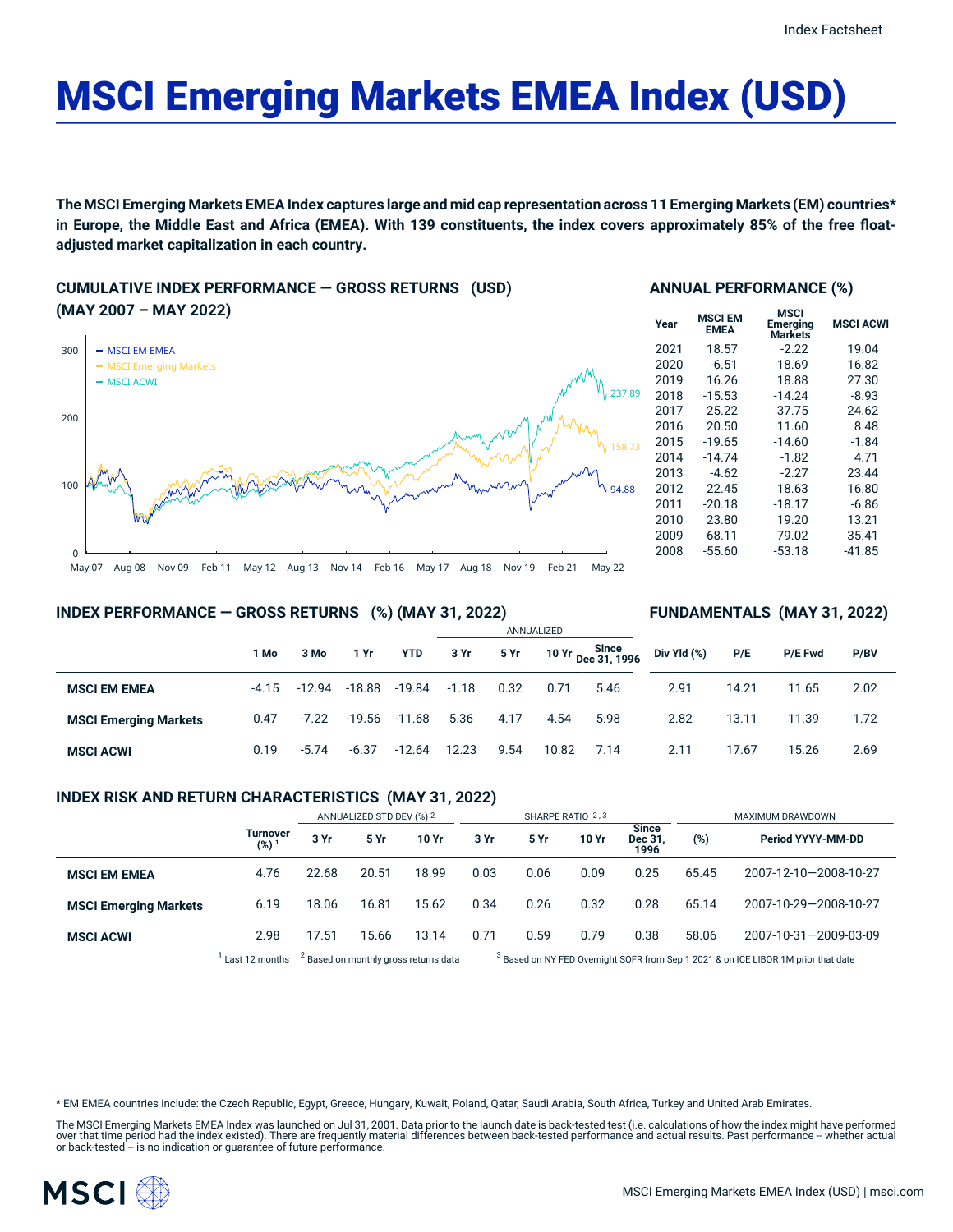## **INDEX CHARACTERISTICS**

## **TOP 10 CONSTITUENTS**

MAY 31, 2022 Index Factsheet

|                     | <b>MSCI EM EMEA</b>           |                              | Country   | <b>Float Adj Mkt</b>  | Index     | <b>Sector</b>     |
|---------------------|-------------------------------|------------------------------|-----------|-----------------------|-----------|-------------------|
| Number of           | 139                           |                              |           | Cap<br>(USD Billions) | $Wt.$ (%) |                   |
| <b>Constituents</b> |                               | AL RAJHI BANKING & INV       | <b>SA</b> | 51.68                 | 5.87      | <b>Financials</b> |
|                     | <b>Mkt Cap (USD Millions)</b> | SAUDI NATIONAL BANK          | <b>SA</b> | 42.36                 | 4.81      | <b>Financials</b> |
| <b>Index</b>        | 879,883.32                    | <b>EMIRATES TELECOM CORP</b> | AE        | 28.73                 | 3.27      | <b>Comm Srvcs</b> |
| Largest             | 51,684.84                     | SAUDI BASIC IND CORP         | <b>SA</b> | 27.50                 | 3.13      | <b>Materials</b>  |
| <b>Smallest</b>     | 218.65                        | SAUDI ARAMCO                 | <b>SA</b> | 27.04                 | 3.07      | Energy            |
| Average             | 6,330.10                      | OATAR NATIONAL BANK          | QA        | 26.78                 | 3.04      | <b>Financials</b> |
| Median              | 3,470.66                      | FIRST ABU DHABI BANK         | AE        | 25.84                 | 2.94      | <b>Financials</b> |
|                     |                               | NATIONAL BANK OF KUWAIT      | <b>KW</b> | 24.32                 | 2.76      | <b>Financials</b> |
|                     |                               | <b>NASPERS N</b>             | ΖA        | 23.96                 | 2.72      | <b>Cons Discr</b> |
|                     |                               | <b>FIRSTRAND</b>             | ZΑ        | 23.46                 | 2.67      | <b>Financials</b> |
|                     |                               | Total                        |           | 301.67                | 34.29     |                   |

## **FACTORS - KEY EXPOSURES THAT DRIVE RISK AND RETURN MSCI FACTOR BOX**



## **SECTOR WEIGHTS**



## **MSCI FaCS**



Neutral factor exposure (FaCS = 0) represents MSCI ACWI IMI.

## **COUNTRY WEIGHTS**